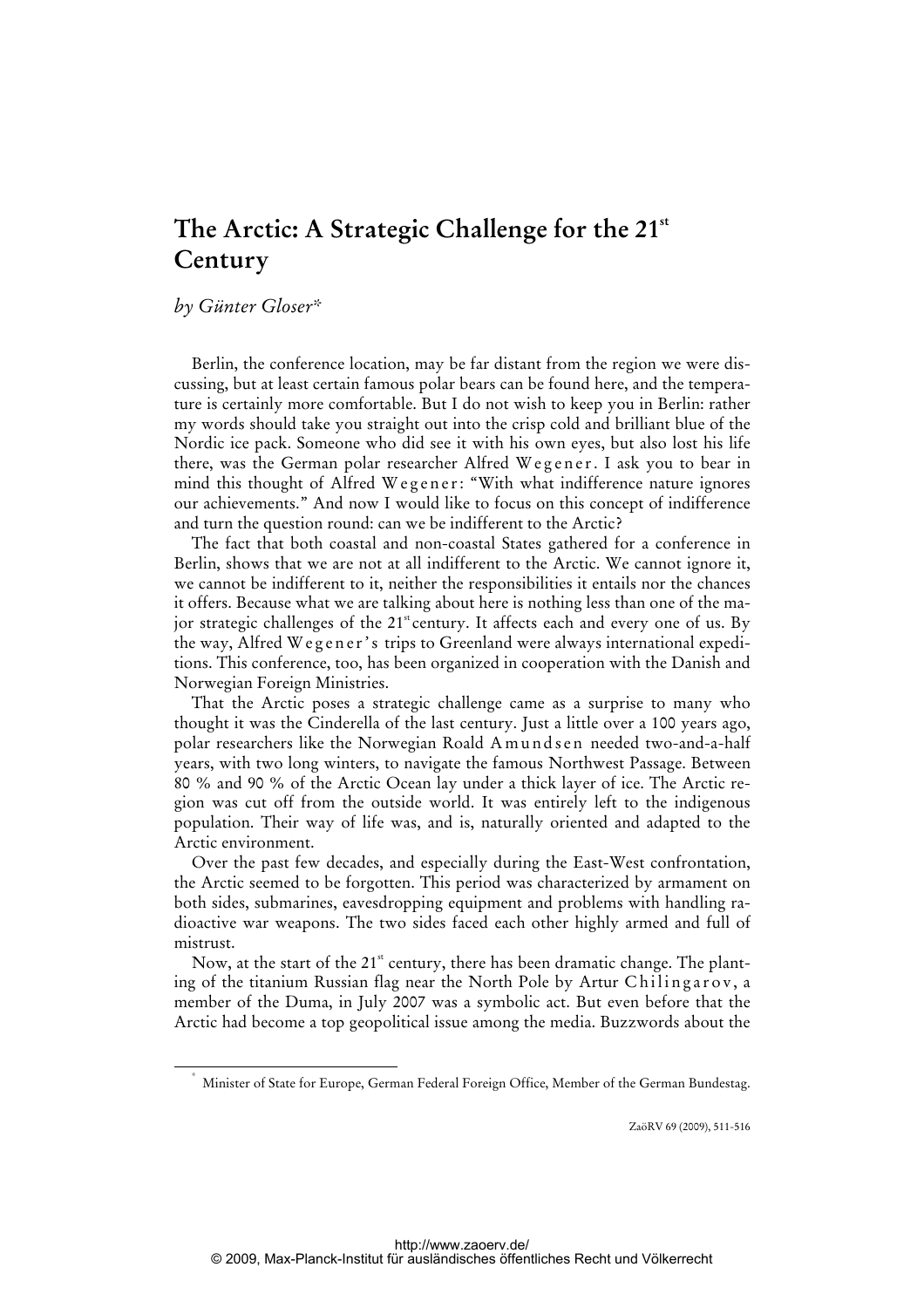#### 512 Gloser

threat of a new "Cold War" and the start of a race for Arctic resources reminiscent of the "Gold Rush" began to do the rounds.

But leaving aside the occasionally overheated rhetoric, one thing must be said: the challenges posed by the Arctic are indeed many and varied, and in many cases tackling them is a matter of urgency. Why all the drama? I can point that out very briefly, because the facts are well-known:

The Arctic ice pack is melting at a breathtaking rate. At the beginning of the summer it is only 4.1 million square kilometers in extent. That is almost 40% less than previous averages. The measurements from 2007 and 2008 confirm that the negative trend is continuing. Change is not in sight.<sup>1</sup>

- According to estimates from the National Snow and Ice Data Center (NSIDC) in Boulder/Colorado, it is conceivable that there will be no pack ice in the Arctic as early as summer  $2030.<sup>2</sup>$ 

- It must be feared that these changes will impact on the global wind and ocean currents so vital for so many creatures on land and in the sea.

At the same time, renowned government research institutions estimate that there are around 90 billion barrels of oil and 50 trillion cubic meters of natural gas in the Arctic. That would be equivalent to just over 20% of global reserves.<sup>3</sup>

This has led to intensive consideration of how and by whom these reserves can be used in future, even if the fact that they would be so expensive to exploit would necessitate high oil prices.

- Current developments are accompanied by indications of increased military engagement in the region on all sides. This led NATO to discuss the matter at a recent meeting in Reykjavik.

Of course we must avoid exaggeration. But: given their ecological, energy policy and security policy implications, the trends now emerging in the Arctic do give cause for concern. In October 2007 Foreign Minister Steinmeier commented on this, saying that given the extent and speed of climate change, the windows of opportunity were even smaller than had been feared and that this would spark areas of conflict which no one could have foreseen five or ten years ago.<sup>4</sup>

 $\overline{\phantom{0}}$ <sub>1</sub>  [See Arctic Council 'Arctic Marine Shipping Assessment 2009 Report' \(26 April 2009\) <http://](http://arcticportal.org/en/pame/amsa-2009-report) arcticportal.org/en/pame/amsa-2009-report> (3 July 2009).

<sup>&</sup>lt;sup>2</sup> National Snow and Ice Data Center 'Arctic Sea Ice Shatters All Previous Record Lows' Press Release (1 October 2007) <[http://nsidc.org/news/press/2007\\_seaiceminimum/20071001\\_pressrelease.](http://nsidc.org/news/press/2007_seaiceminimum/20071001_pressrelease) html> (3 July 2009); other estimates cited in F r a n c k x 'Should the Law Governing Maritime Areas in the Arctic Adapt to Changing Climatic Circumstances?' in: Koivurova/Keskitalo/Bankes (eds.) *Climate Governance in the Arctic* (Springer Verlag London 2009) 125.

<sup>&</sup>lt;sup>3</sup> US Geological Survey 'Circum-Arctic Resource Appraisal: Estimates of Undiscovered Oil and Gas North of the Arctic Circle' Factsheet 2008-3049 [<http://pubs.usgs.gov/fs/2008/3049/fs2008-](http://pubs.usgs.gov/fs/2008/3049/fs2008-) 3049.pdf> (3 July 2009); for details see also P e t t e r s s o n 'Mitigation Possibilities in the Energy Sector – An Arctic Perspective' in: Koivurova/Keskitalo/Bankes (note 2) 311 ff.

<sup>&</sup>lt;sup>4</sup> Steinmeier 'Speech by Federal Foreign Minister Frank-Walter Steinmeier on "Global Warming – an International Challenge"' (at 2<sup>nd</sup> EnBW Climate Conference, Berlin, 23 October 2007) <http: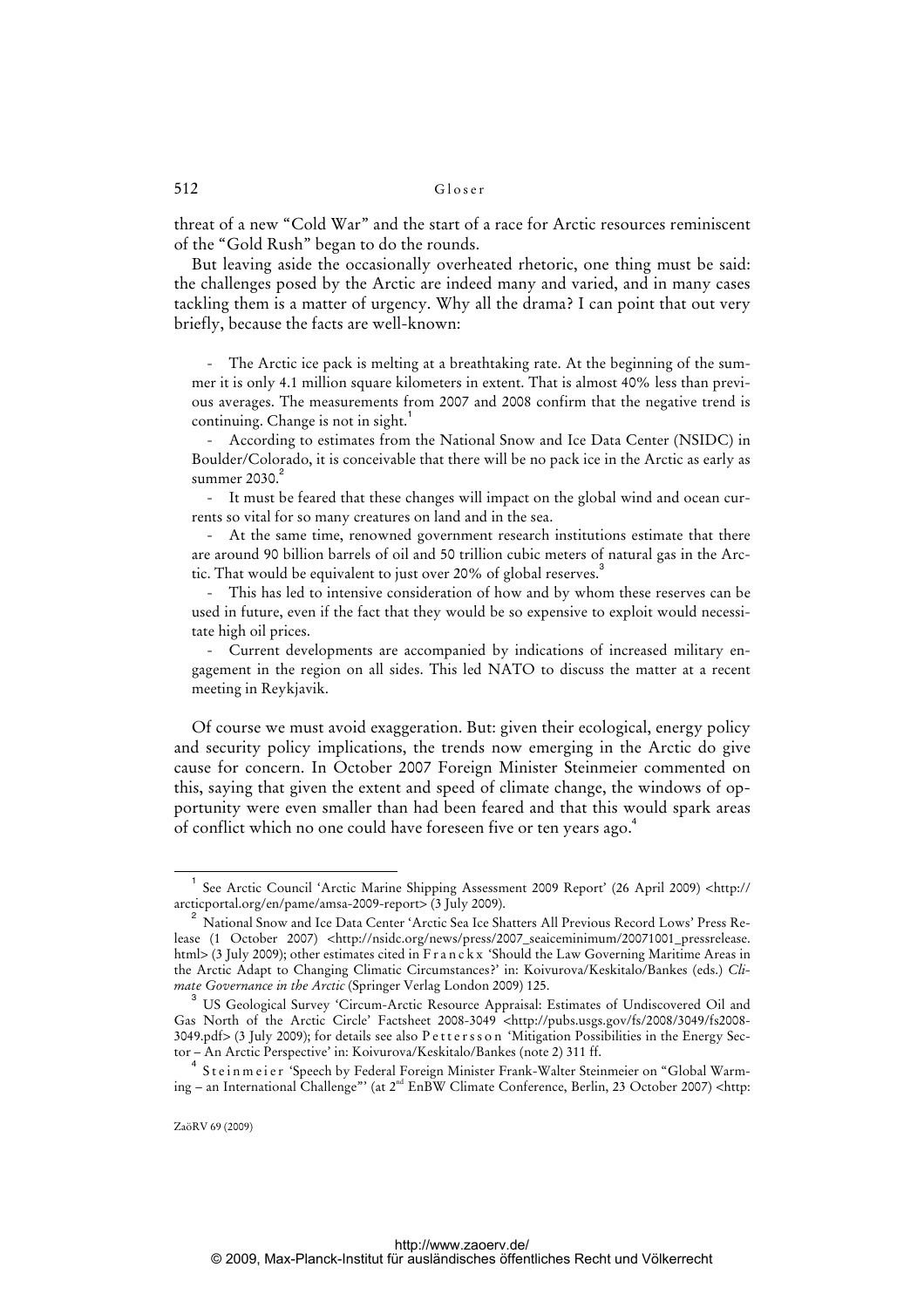In March 2008 the High Representative and the European Commission warned of changing "geo-strategic dynamics of the region with potential consequences for international stability and European security interests".<sup>5</sup> That is why the European Union, in its Arctic Communication of November 2008, detailed how and why the EU and its Member States should engage in the Arctic region.<sup>6</sup>

In January 2009 a presidential directive finally established US policy on the Arctic afresh for the first time in many years.<sup>7</sup> At a high-level Arctic Conference at the end of May 2008, the five Arctic coastal States agreed on general rules designed to counter the Arctic challenge. They noted that the law of the sea provides a solid foundation for the responsible management of issues relating to the continental shelf, protection of the marine environment, freedom of navigation and marine scientific research. In order to protect the unique ecosystem of the Arctic Ocean, there is to be cooperation among the five coastal States and other interested parties.<sup>8</sup>

There is also talk of cooperation when it comes to emergency rescue activities. Safety at sea is to be effected through bilateral or multilateral arrangements between affected States. There is also mention of cooperation among the coastal States and with other interested parties when it comes to the collection of scientific data concerning the continental shelf.

These statements are encouraging and to be welcomed. They confirm the validity of the international law of the sea, particularly in the form of the 1982 United Nations Convention on the Law of the Sea (UNCLOS).<sup>9</sup> They also reflect the five coastal States' desire to cooperate with third parties. Non-coastal States should respond to this desire, take up this offer. Of course, this gives rise to the question of what form such cooperation should take.

What instruments and what institutions can meet the challenges posed by the Arctic? Our consideration of the question must, of course, start off with what we already have. In other words, what laws and regulations do we already have? How can they best be fleshed out and implemented?

l

ZaöRV 69 (2009)

<sup>//</sup>www.auswaertiges-amt.de/diplo/en/Infoservice/Presse/Reden/2007/071023-EnBW-Klimakongress-Rede.html> (17 June 2009).

<sup>5</sup> Council of the European Union 'Report 7249/08 from the Commission and the Secretary-General/High Representative to the European Council – Climate change and international security' (3 March 2008) <[http://register.consilium.europa.eu/pdf/en/08/st07/st07249.en08.pdf>](http://register.consilium.europa.eu/pdf/en/08/st07/st07249.en08.pdf) (17 June 2009).

<sup>6</sup> Commission of the European Communities 'Communication from the Commission to the European Parliament and the Council – The European Union and the arctic region' COM(2008) 763 final (20 November 2008).

<sup>7</sup> United States National Security Presidential Directive and Homeland Security Presidential Directive NSPD 66/HSPD 25 'Arctic Region Policy' (9 January 2009) [<http://www.fas.org/irp/offdocs/](http://www.fas.org/irp/offdocs/) nspd/nspd-66.htm> (17 June 2009).

<sup>8</sup>  [See Ilulissat Declaration, Arctic Ocean Conference, Greenland, 27–29 May 2008 <http://arctic](http://arctic-council)council.org/filearchive/Ilulissat-declaration.pdf> (16 June 2009).

<sup>9</sup> United Nations Convention on the Law of the Sea (concluded 10 December 1982, entered into force 16 November 1994) 1833 UNTS 396.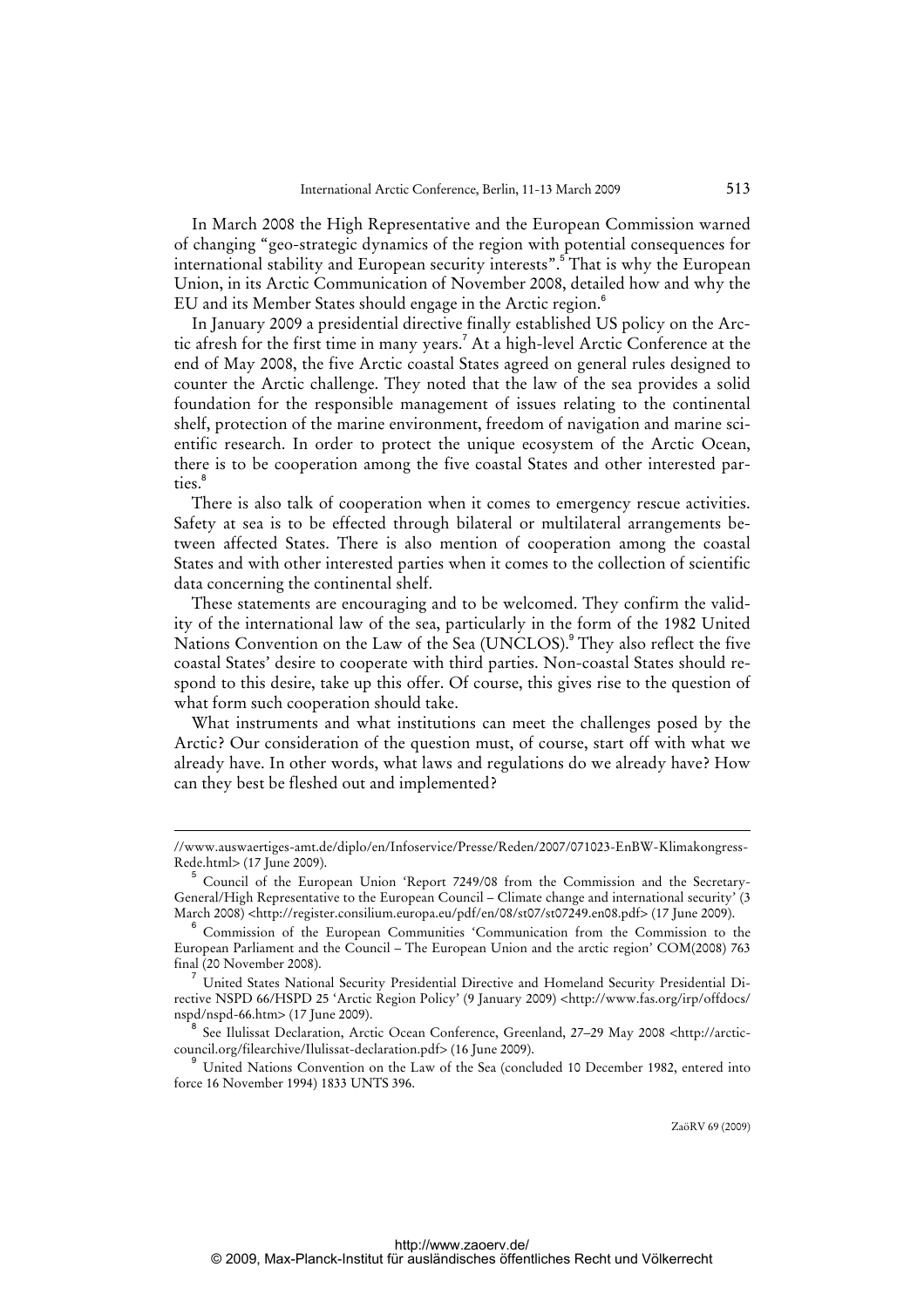#### 514 Gloser

But I don't believe we can stop there. No, it seems to me that we must close existing gaps. Let me give you a few examples:

## **1. The Environment**

 It is true that the UN Convention on the Law of the Sea lays down rules for the protection and preservation of the marine environment. But in many cases its provisions are too general and open to interpretation. With the exception of the regulation on ice-covered areas,<sup>10</sup> they are not specific to the Arctic. Other environmental aspects are regulated in a host of multilateral agreements – again, these are not specific to the Arctic.<sup>11</sup> Let me remind you here of the joint call made by Foreign Minister Steinmeier and his British colleague Minister Miliband in March last year: "It is vitally important for European Security to implement governance structures for the Arctic region based on international law, aiming at a cooperative and peaceful management of resources and preserving the ecological heritage of mankind."<sup>12</sup>

## **2. The Common Heritage of Mankind**

 The high sea of the Arctic Ocean has to date been an area regarded by the UN Convention on the Law of the Sea as part of the common heritage of mankind.<sup>13</sup> If there should be a substantial enlargement of the national outer continental shelf, which would reduce the size of the Area regarded as the common heritage of mankind,<sup>14</sup> then how will environmental interests and other international concerns be safeguarded?

## **3. Research**

 Polar research is of outstanding interest to the international community and to numerous research countries – not least because the Arctic is an early indicator of climate change. So there must be as broad a scope as possible for such research.

<sup>10</sup> Art. 234 UNCLOS.

<sup>11</sup> W i n k e l m a n n 'Arktische Ressourcen nutzen und arktische Umwelt schützen: Quadratur des Kreises?' in: Simonis et al. (eds.) *Lob der Vielfalt, Jahrbuch Ökologie 2009* (Hirzel Stuttgart 2008) 38- 39.

<sup>.&</sup>lt;br><sup>12</sup> Steinmeier/Miliband 'Europe Has to Face Up to the Security Policy Impact of Climate Change – Joint Contribution by Frank-Walter Steinmeier and His British Counterpart David Miliband' Federal Foreign Office, Press Communcation 088/08 (13 March 2008) para. 10.

Art. 136 UNCLOS.

<sup>&</sup>lt;sup>14</sup> For a definition of the "Area" see Art. 1 (1) UNCLOS: "Area" means the seabed and ocean floor and subsoil thereof, beyond the limits of national jurisdiction.

ZaöRV 69 (2009)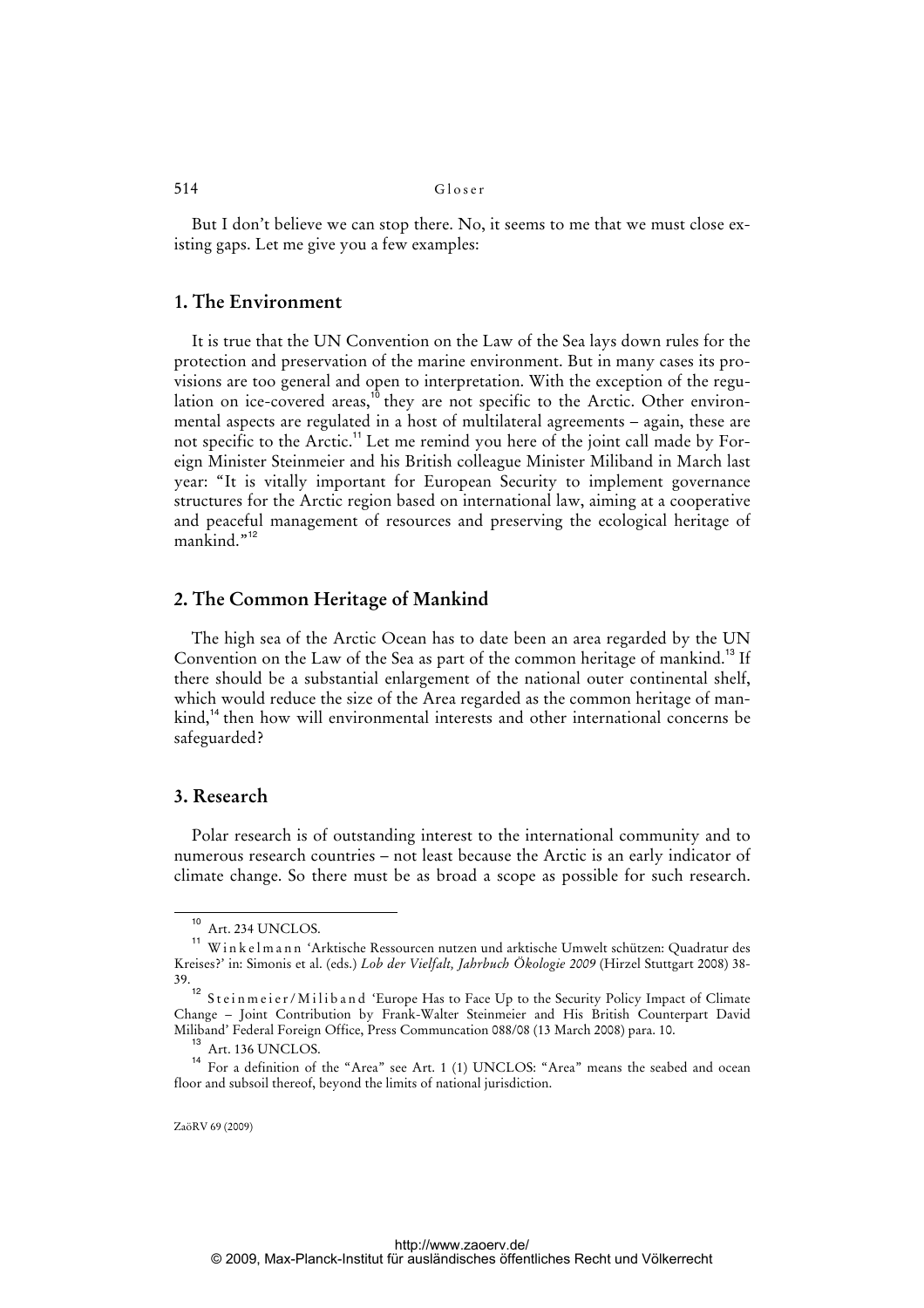How can we ensure that future polar research is not jeopardized either by enlarged national outer continental shelves or by newly accessible shipping routes? How can the relevant guarantees be anchored?

## **4. Fisheries**

 There is no overall management of fisheries in the Arctic Ocean at present, there are only partial solutions. It would seem desirable to arrive at Arctic-specific regulations and control mechanisms for the Arctic Ocean too.

## **5. Institutional Framework**

 One of the most important institutions dealing with the Arctic is the Arctic Council with its eight Member States and numerous observers. The Council's achievements are many and various and do not need to be listed here.<sup>15</sup> How can the Council retain the advantages of its current way of working and at the same time help bring about an intensified and more binding cooperation among all involved? Several States are applying to become observers at the Council, as is the EU. Would there be any justification, for instance with an eye to the comparable Antarctic treaty system,<sup>16</sup> in making such qualified States voting members of the Council with no territorial claims in the Arctic?

## **6. Cooperation with Third Parties**

 Important UN bodies, UN organizations and other international organizations are to some extent concerned with vital issues relating to the Arctic. I should mention the Commission on the Limits of the Continental Shelf, the United Nations Environment Programme, the EU Commission and countries with a high degree of polar engagement. Without false modesty I include Germany in the latter. How can general international cooperation be organized and institutionalized?

## **7. Security**

 Can security issues in the Arctic really be adequately addressed without an institutional framework in the long term? We all know that the Arctic Council explic-

ZaöRV 69 (2009)

<sup>&</sup>lt;sup>15</sup> K o i v u r o v a / V a n d e r Z w a a g 'The Arctic Council at 10 Years: Retrospect and Prospects' UBC Law Review 40 (2007) 121 ff.; S t o k k e 'A Legal regime for the Arctic? Interplay with the Law of the Sea Convention' Marine Policy 31 (2007) 402 ff.

<sup>16</sup> Cf. Antarctic Treaty (signed 1 December 1959, entered into force 23 June 1961) 402 UNTS 71.